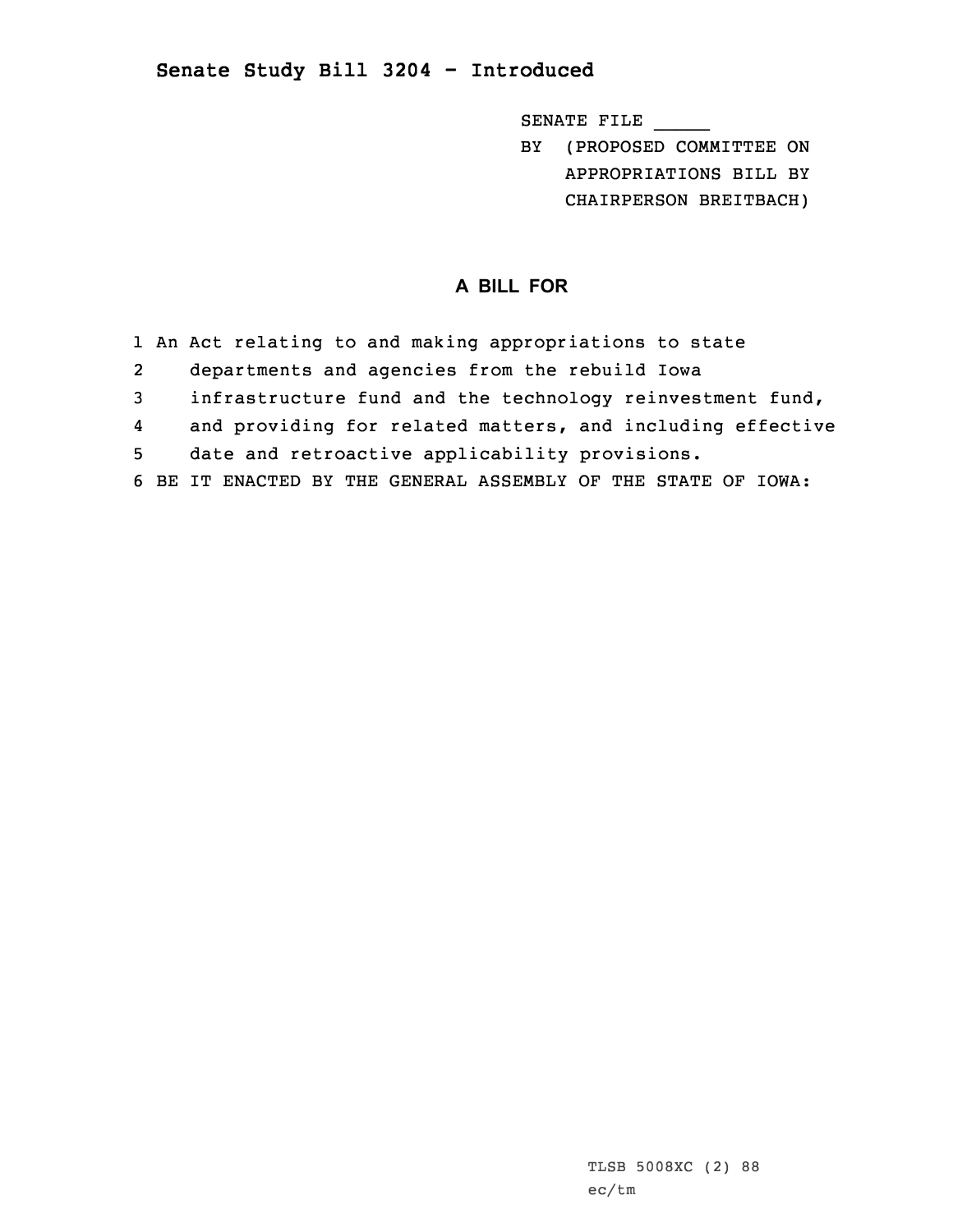1 DIVISION I 2 REBUILD IOWA INFRASTRUCTURE FUND Section 1. REBUILD IOWA INFRASTRUCTURE FUND —— APPROPRIATIONS. There is appropriated from the rebuild Iowa infrastructure fund to the following departments and agencies for the following fiscal years, the following amounts, or so much thereof as is necessary, to be used for the purposes designated: 1. DEPARTMENT OF AGRICULTURE AND LAND STEWARDSHIP a. (1) For deposit in the water quality initiative fund created in section 466B.45 for purposes of supporting the water quality initiative administered by the division of soil conservation and water quality as provided in section 466B.42, including salaries, support, maintenance, and miscellaneous purposes, notwithstanding section 8.57, subsection 5, paragraph  $\degree$  c": FY 2020-2021: .................................................. \$ 5,200,000 (2) (a) The moneys appropriated in this lettered paragraph shall be used to support demonstration projects in subwatersheds as designated by the department that are part of high-priority watersheds identified by the water resources coordinating council. 24 (b) The moneys appropriated in this lettered paragraph shall be used to support demonstration projects in watersheds generally, including regional watersheds, as designated by the division and high-priority watersheds identified by the water resources coordinating council. (3) In supporting projects in watersheds and subwatersheds as provided in subparagraph (2), subparagraph divisions (a) and (b), all of the following shall apply: (a) The demonstration projects shall utilize water quality practices as described in the latest revision of the document entitled "Iowa Nutrient Reduction Strategy" initially presented in November 2012 by the department of agriculture and land

-1-

LSB 5008XC (2) 88  $ec/tm$   $1/16$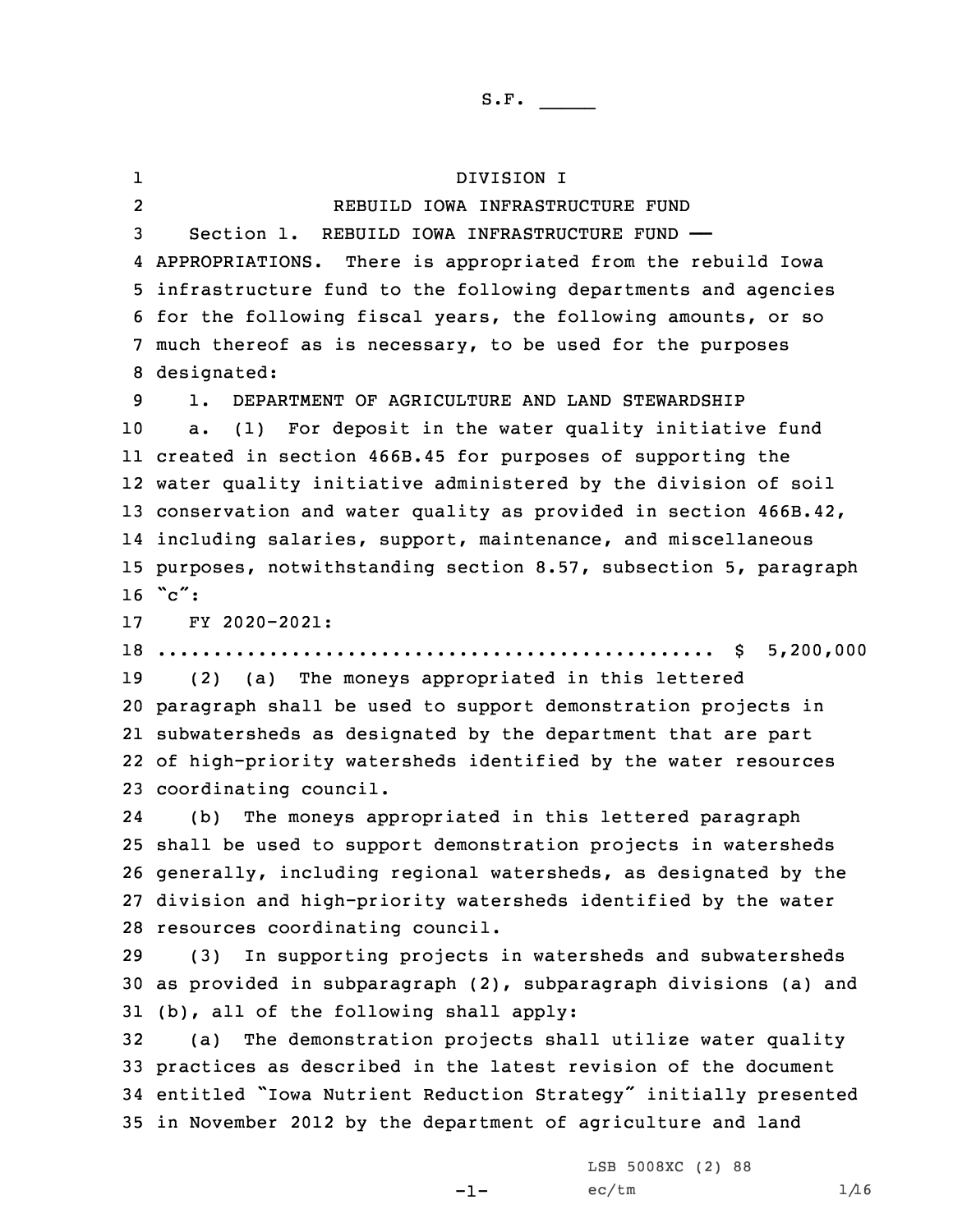1 stewardship, the department of natural resources, and Iowa 2 state university of science and technology.

 (b) The division shall implement demonstration projects as provided in subparagraph division (a) by providing for participation by persons who hold <sup>a</sup> legal interest in agricultural land used in farming. To every extent practical, the division shall provide for collaborative participation by such persons who hold <sup>a</sup> legal interest in agricultural land located within the same subwatershed.

 (c) The division shall implement demonstration projects on <sup>a</sup> cost-share basis as determined by the division. Except for edge-of-field practices, the state's share of the amount shall not exceed 50 percent of the estimated cost of establishing the practice as determined by the division or 50 percent of the actual cost of establishing the practice, whichever is less. (d) The demonstration projects shall be used to educate other persons about the feasibility and value of establishing similar water quality practices. The division shall promote field day events for purposes of allowing interested persons to establish water quality practices on their agricultural land. 21 (e) The division shall conduct water quality evaluations within supported subwatersheds. Within <sup>a</sup> reasonable period after accumulating information from such evaluations, the division shall create an aggregated database of water quality practices. Any information identifying <sup>a</sup> person holding <sup>a</sup> legal interest in agricultural land or specific agricultural land shall be <sup>a</sup> confidential record.

 (4) The moneys appropriated in this lettered paragraph shall be used to support education and outreach in <sup>a</sup> manner that encourages persons who hold <sup>a</sup> legal interest in agricultural land used for farming to implement water quality practices, including the establishment of such practices in watersheds generally, and not limited to subwatersheds or high-priority watersheds.

35 (5) The moneys appropriated in this lettered paragraph

 $-2-$ 

LSB 5008XC (2) 88  $ec/tm$  2/16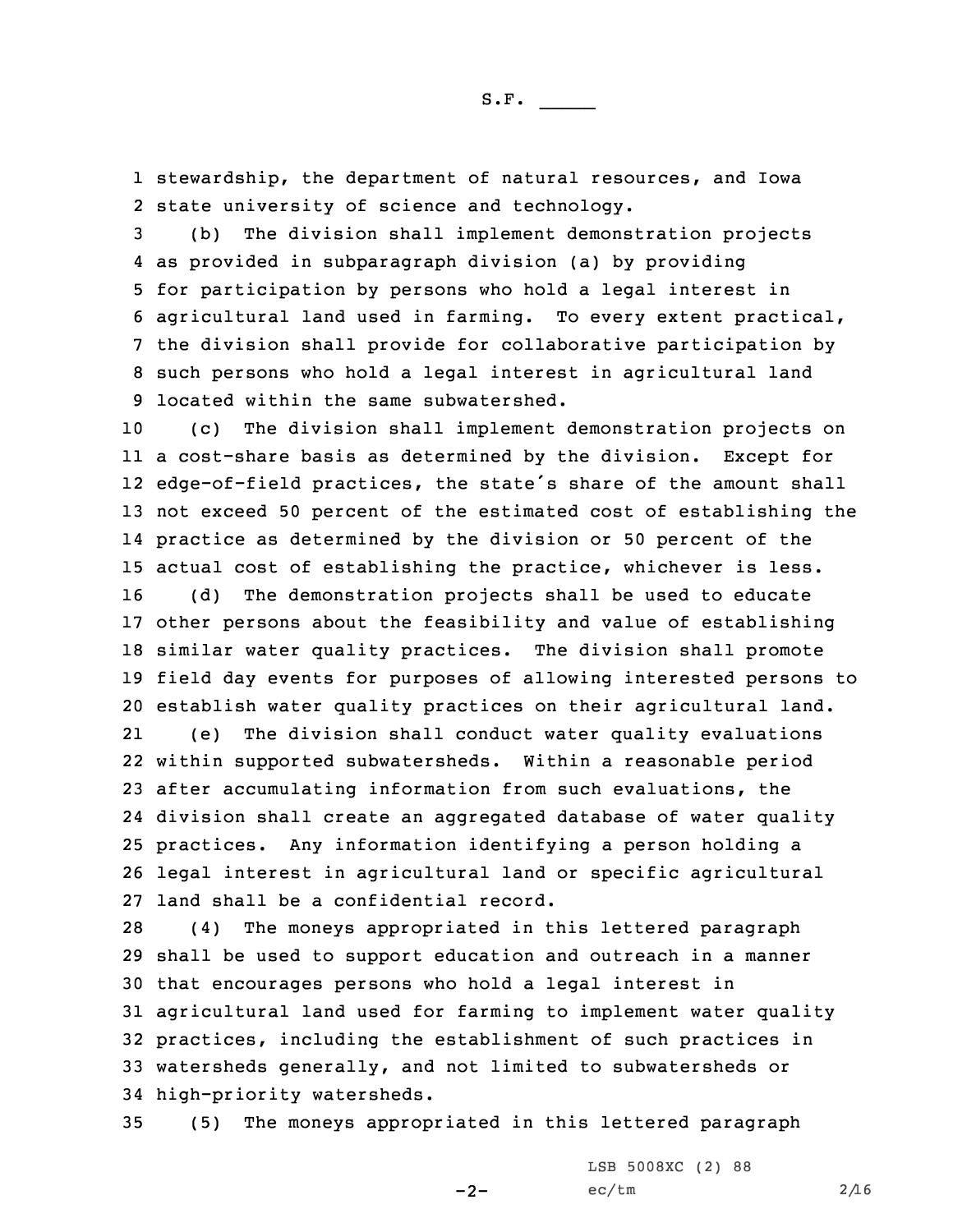1 may be used to contract with persons to coordinate the 2 implementation of efforts provided in this paragraph.

 (6) The moneys appropriated in this lettered paragraph may be used by the department to support urban soil and water conservation efforts, which may include but are not limited to management practices related to bioretention, landscaping, the use of permeable or pervious pavement, and soil quality restoration. The moneys shall be allocated on <sup>a</sup> cost-share basis as provided in chapter 161A.

 (7) Notwithstanding any other provision of law to the contrary, the department may use moneys appropriated in this lettered paragraph to carry out the provisions of this paragraph on <sup>a</sup> cost-share basis in combination with other moneys available to the department from <sup>a</sup> state or federal 15 source.

 (8) Not more than 10 percent of the moneys appropriated in this lettered paragraph may be used for costs of administration and implementation of the water quality initiative administered by the soil conservation division.

20 b. For deposit in the renewable fuels infrastructure fund 21 created in section 159A.16 for renewable fuel infrastructure 22 programs:

23 FY 2020-2021:

24 .................................................. \$ 3,000,000 25 2. DEPARTMENT OF CULTURAL AFFAIRS

 a. For deposit in the Iowa great places program fund created in section 303.3D for Iowa great places program projects that meet the definition of "vertical infrastructure" in section 8.57, subsection 5, paragraph "c":

30 FY 2020-2021:

31 .................................................. \$ 1,000,000

 b. For grants to nonprofit organizations committed to strengthening communities through youth development, healthy living, and social responsibility for costs associated with the renovation and maintenance of facility infrastructure at

 $-3-$ 

LSB 5008XC (2) 88  $ec/tm$   $3/16$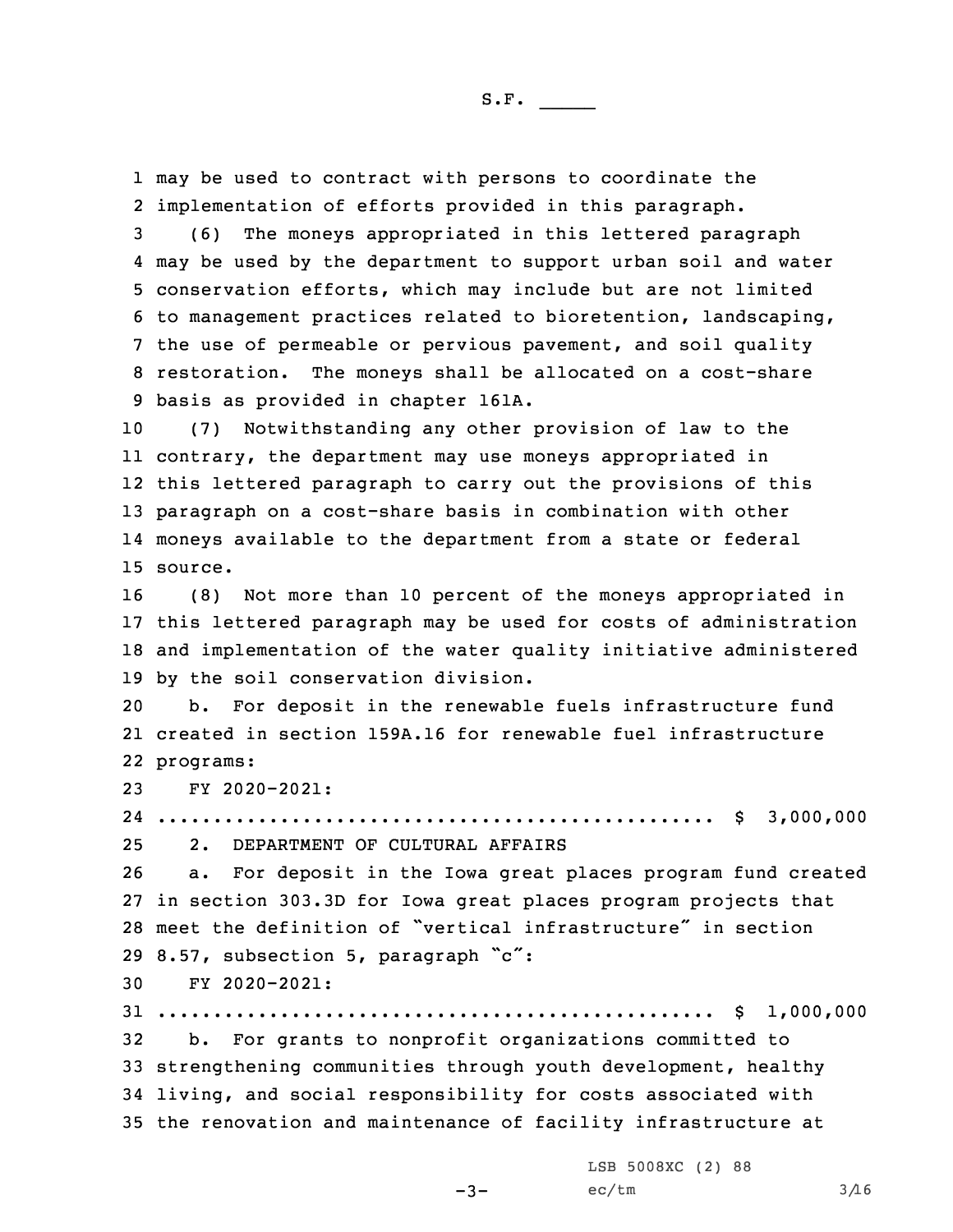facilities located in cities with <sup>a</sup> population of less than 28,000 as determined by the 2010 federal decennial census: FY 2020-2021: .................................................. \$ 250,000 3. ECONOMIC DEVELOPMENT AUTHORITY a. For deposit in the community attraction and tourism fund created in section 15F.204: FY 2020-2021: .................................................. \$ 5,000,000 b. For equal distribution to regional sports authority districts certified by the department pursuant to section 15E.321, notwithstanding section 8.57, subsection 5, paragraph  $13$  " $c$ ": 14 FY 2020-2021: .................................................. \$ 500,000 4. DEPARTMENT OF HUMAN SERVICES a. For critical infrastructure at state institutions, including the state resource centers, the mental health institutes, and the state training school at Eldora: FY 2020-2021: .................................................. \$ 596,500 22 b. For the renovation and construction of certain nursing facilities, consistent with the provisions of chapter 249K: 24 FY 2020-2021: .................................................. \$ 500,000 c. For <sup>a</sup> grant to <sup>a</sup> nonprofit agency that provides expert care for children with medical complexity to expand its services to those children who reach adulthood in their care by providing infrastructure funding for expanding <sup>a</sup> nursing facility: FY 2020-2021: .................................................. \$ 500,000 FY 2021-2022: .................................................. \$ 500,000 5. IOWA LAW ENFORCEMENT ACADEMY LSB 5008XC (2) 88

 $-4-$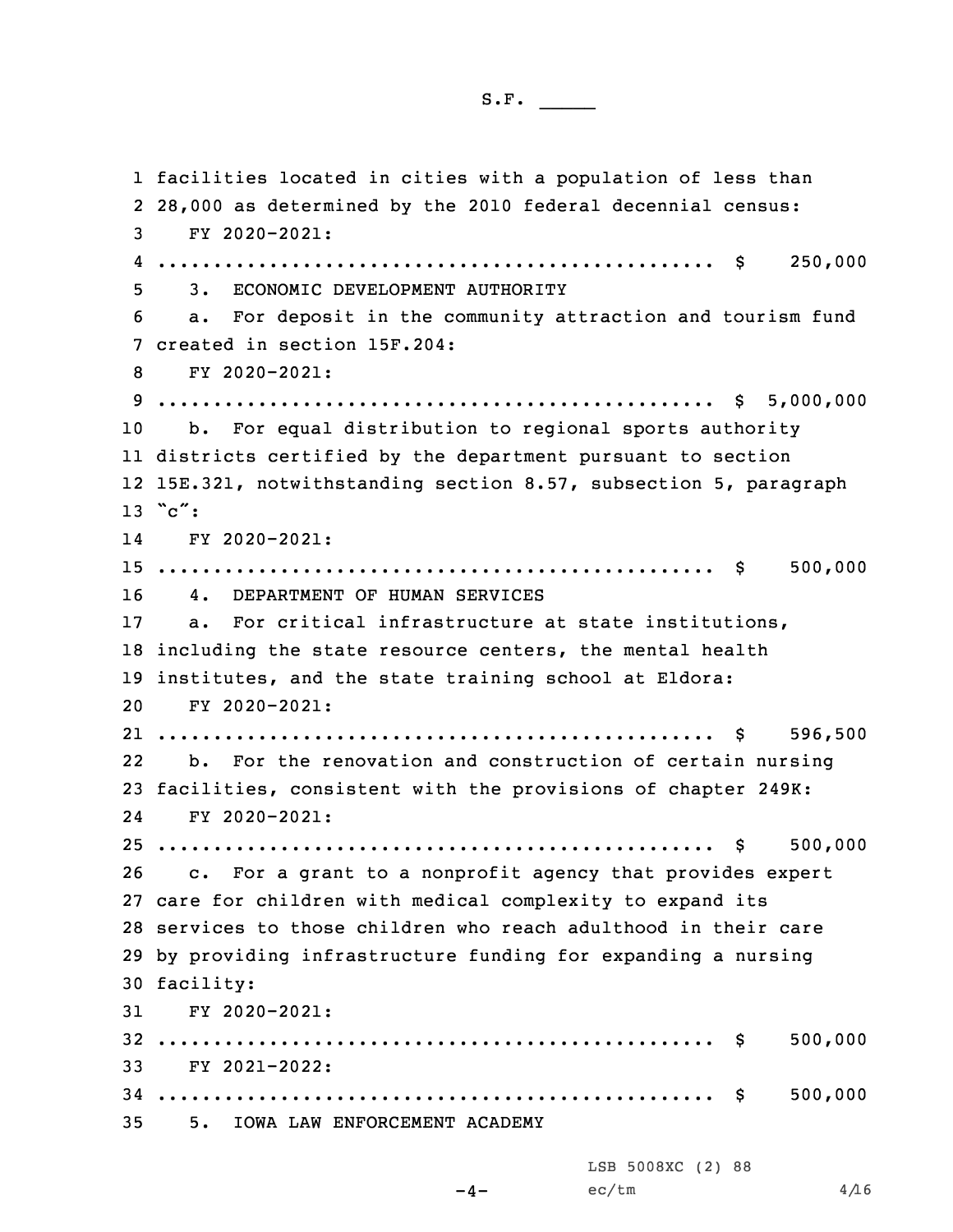1 For costs associated with furniture, fixtures, and equipment at the academy, notwithstanding section 8.57, subsection 5, paragraph "c": 4 FY 2020-2021: .................................................. \$ 280,000 6. DEPARTMENT OF NATURAL RESOURCES a. For implementation of lake projects that have established watershed improvement initiatives and community support in accordance with the department's annual lake restoration plan and report, notwithstanding section 8.57, subsection 5, paragraph "c": FY 2020-2021: .................................................. \$ 8,600,000 14 b. For state park infrastructure improvements: FY 2020-2021: .................................................. \$ 1,000,000 c. For infrastructure improvements at Fort Atkinson state park and preserve: FY 2020-2021: .................................................. \$ 280,000 21 7. DEPARTMENT OF PUBLIC DEFENSE 22 a. For major maintenance projects at national guard armories and facilities: 24 FY 2020-2021: .................................................. \$ 1,000,000 b. For improvement projects for Iowa national guard installations and readiness centers to support operations and training requirements: FY 2020-2021: .................................................. \$ 1,000,000 c. For construction improvement projects at the Camp Dodge facility: FY 2020-2021: .................................................. \$ 250,000 d. The department of public defense shall report to the LSB 5008XC (2) 88

-5-

 $ec/tm$  5/16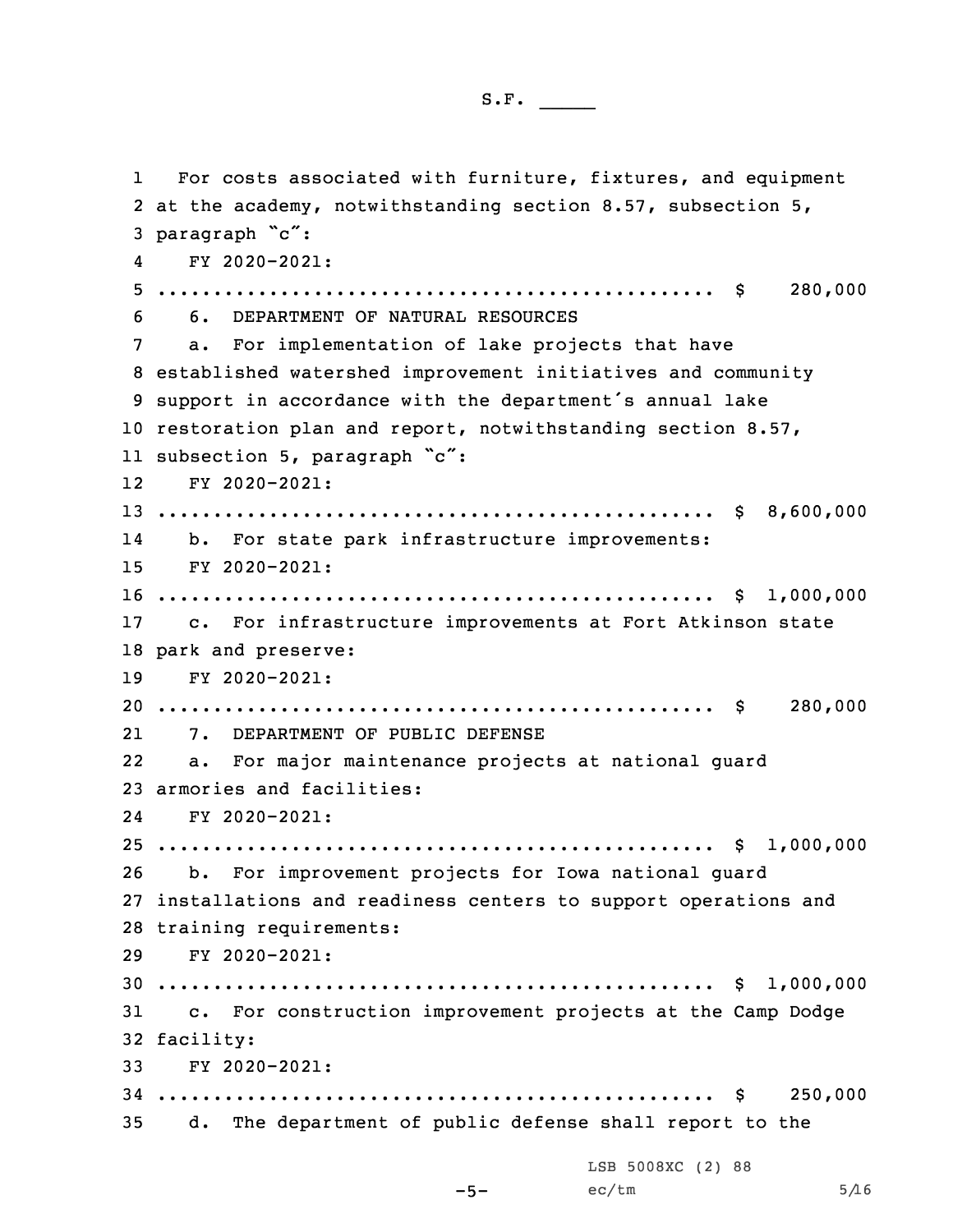general assembly by December 15, 2020, regarding the projects the department has funded or intends to fund from moneys appropriated to the department pursuant to this subsection for the fiscal year beginning July 1, 2020. 8. DEPARTMENT OF PUBLIC SAFETY a. For payments and other costs due under <sup>a</sup> financing agreement entered into by the treasurer of state for building the statewide interoperable communications system pursuant to section 29C.23, subsection 2, notwithstanding section 8.57, 10 subsection 5, paragraph "c": 11 FY 2020-2021: .................................................. \$ 3,960,945 b. For the purchase of ballistic vests, notwithstanding 14 section 8.57, subsection 5, paragraph "c": FY 2020-2021: .................................................. \$ 467,500 c. For the purchase of bomb suits, notwithstanding section 18 8.57, subsection 5, paragraph "c": FY 2020-2021: .................................................. \$ 384,000 21 d. For the purchase of an airplane, notwithstanding section 8.57, subsection 5, paragraph "c": FY 2020-2021: .................................................. \$ 1,713,170 9. BOARD OF REGENTS a. For allocation by the state board of regents to the state university of Iowa, Iowa state university of science and technology, and the university of northern Iowa to reimburse the institutions for deficiencies in the operating funds resulting from the pledging of tuition, student fees and charges, and institutional income to finance the cost of providing academic and administrative buildings and facilities and utility services at the institutions: FY 2020-2021: .................................................. \$ 28,268,466

-6-

LSB 5008XC (2) 88  $ec/tm$  6/16

S.F.  $\rule{1em}{0.15mm}$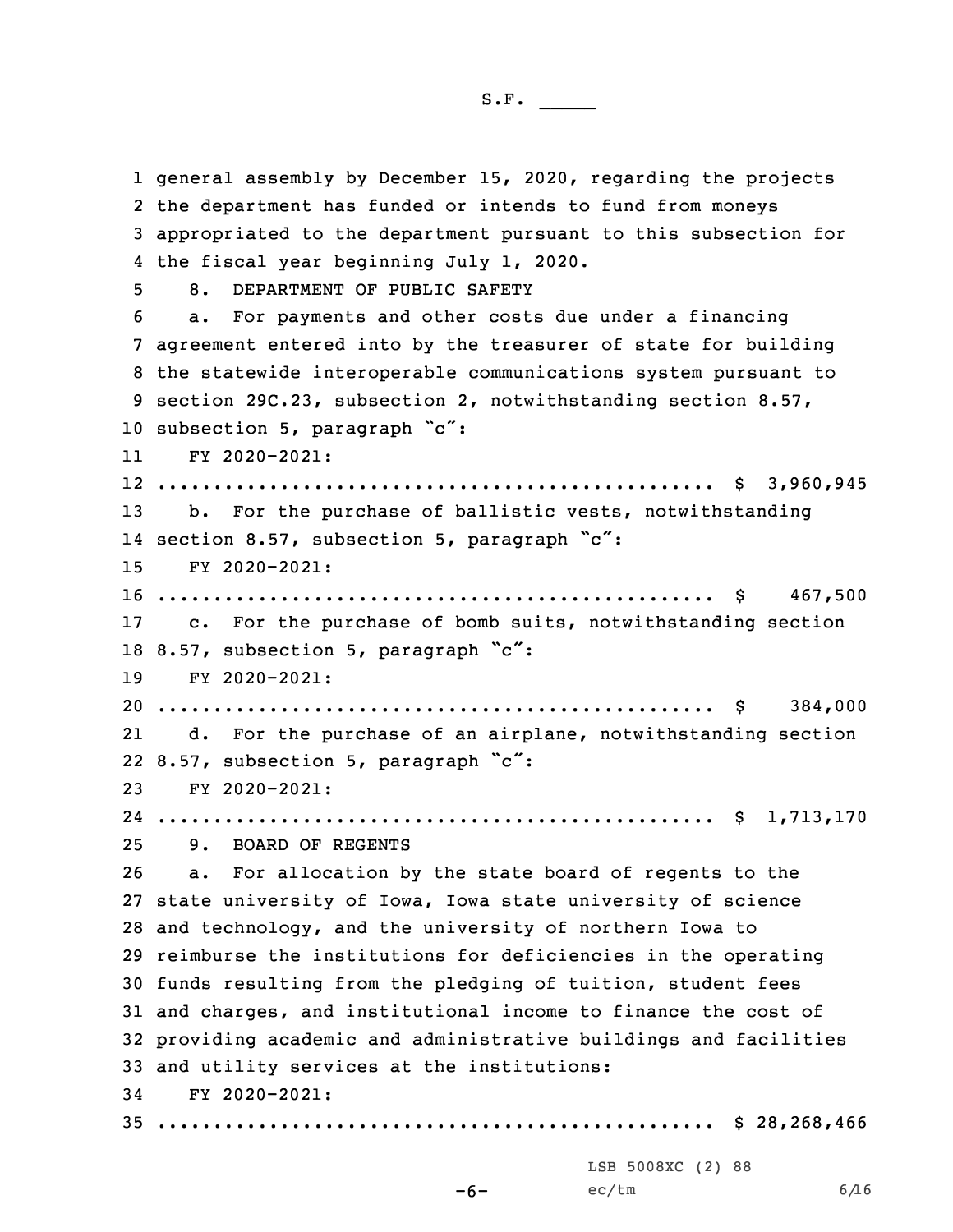1 b. For the renovation and construction of an industrial technology center at the university of northern Iowa to include reimbursement of infrastructure costs incurred by the university for construction of the facility in the prior fiscal 5 year: FY 2021-2022: .................................................. \$ 15,897,000 FY 2022-2023: .................................................. \$ 22,823,000 10. DEPARTMENT OF TRANSPORTATION 11 a. For deposit in the railroad revolving loan and grant fund created in section 327H.20A, notwithstanding section 8.57, 13 subsection 5, paragraph "c": 14 FY 2020-2021: .................................................. \$ 500,000 b. For vertical infrastructure improvements at the commercial service airports within the state: FY 2020-2021: .................................................. \$ 1,200,000 c. For vertical infrastructure improvements at general aviation airports within the state: FY 2020-2021: .................................................. \$ 750,000 24 11. TREASURER OF STATE For distribution in accordance with chapter 174 to qualified fairs that belong to the association of Iowa fairs for county fair vertical infrastructure improvements: FY 2020-2021: .................................................. \$ 1,060,000 12. DEPARTMENT OF VETERANS AFFAIRS For resurfacing the roadway at the Iowa veteran's cemetery: FY 2020-2021: .................................................. \$ 50,000 13. JUDICIAL BRANCH a. For major maintenance to the Iowa judicial building:

-7-

LSB 5008XC (2) 88  $ec/tm$  7/16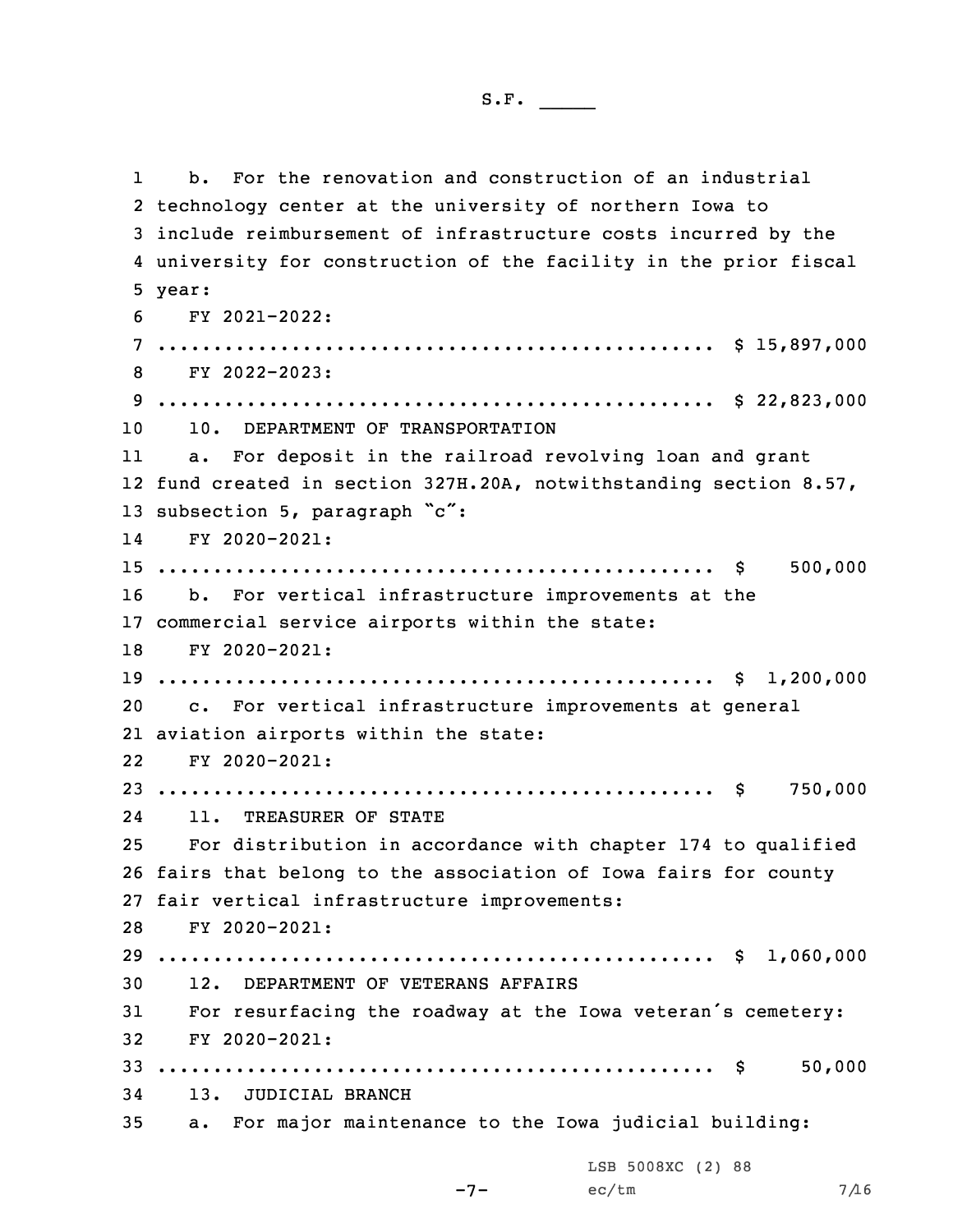1FY 2020-2021:

 .................................................. \$ 400,000 b. For furniture and equipment for justice centers located in counties with <sup>a</sup> population of less than 400,000 as determined by the 2010 federal decennial census, notwithstanding section 8.57, subsection 5, paragraph "c": FY 2020-2021: .................................................. \$ 211,455 Sec. 2. REVERSION. For purposes of section 8.33, unless specifically provided otherwise, unencumbered or unobligated moneys from an appropriation made in this division of this Act shall not revert but shall remain available for expenditure for the purposes designated until the close of the fiscal year that ends two years after the end of the fiscal year for which the appropriation is made. However, if the project or projects for which such appropriation was made are completed in an earlier fiscal year, unencumbered or unobligated moneys shall revert at the close of that same fiscal year. DIVISION II TECHNOLOGY REINVESTMENT FUND 21 Sec. 3. TECHNOLOGY REINVESTMENT FUND. There is appropriated from the technology reinvestment fund created in section 8.57C to the following departments and agencies for the fiscal year beginning July 1, 2020, and ending June 30, 2021, the following amounts, or so much thereof as is necessary, to be used for the purposes designated: 1. IOWA ETHICS AND CAMPAIGN DISCLOSURE BOARD For upgrading the web reporting system: .................................................. \$ 500,000 2. DEPARTMENT OF CORRECTIONS For institutions building automation systems: .................................................. \$ 500,000 3. DEPARTMENT OF EDUCATION a. For the continued development and implementation of an educational data warehouse to be utilized by teachers, parents,

LSB 5008XC (2) 88

-8-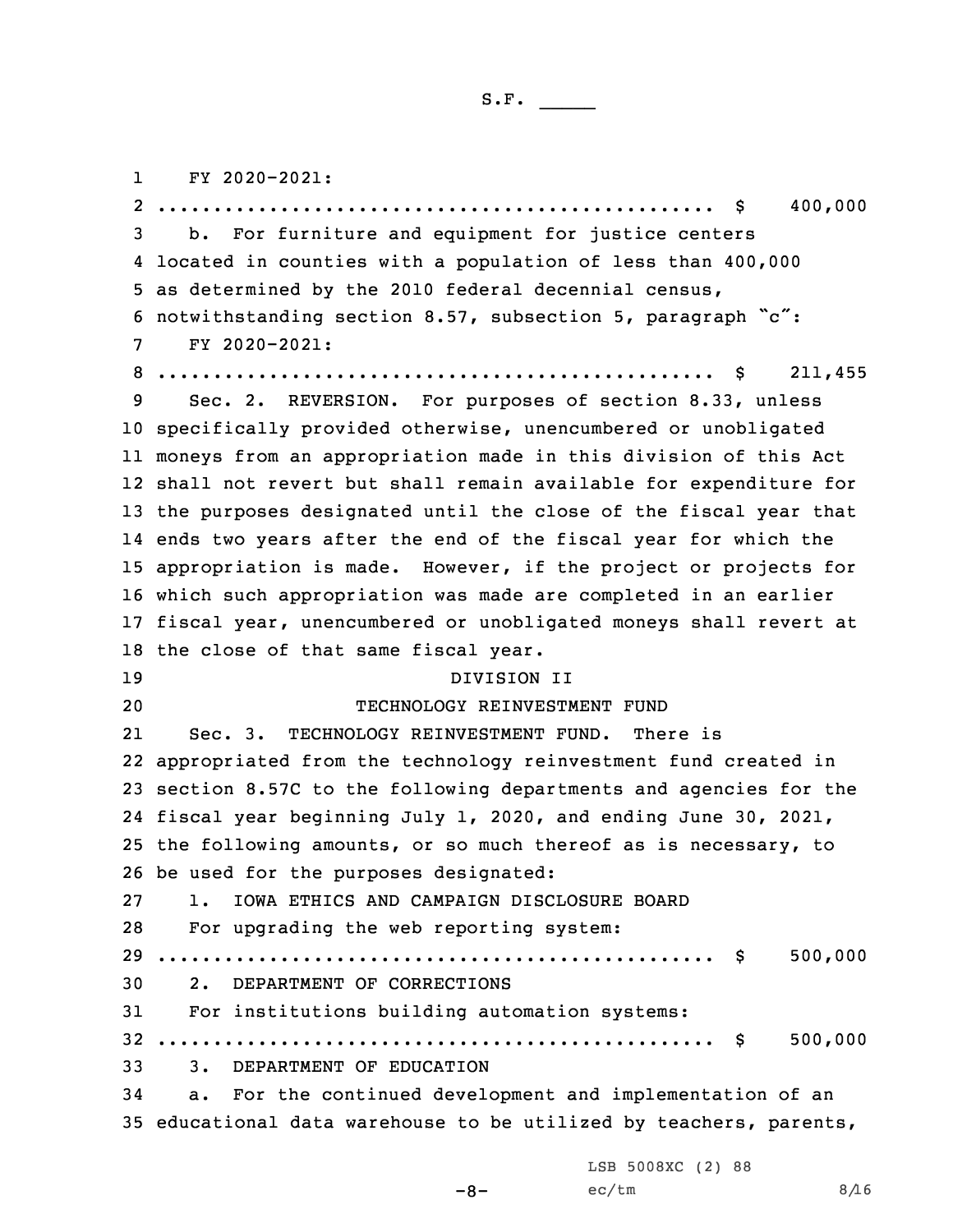1 school district administrators, area education agency staff, department of education staff, and policymakers: .................................................. \$ 600,000 4The department may allocate a portion of the moneys appropriated in this lettered paragraph for an e-transcript data system capable of tracking students throughout their education via interconnectivity with multiple schools. b. For maintenance and lease costs associated with connections for part III of the Iowa communications network: .................................................. \$ 2,727,000 11 c. To the public broadcasting division for the replacement of equipment: .................................................. \$ 1,000,000 14 4. DEPARTMENT OF HOMELAND SECURITY AND EMERGENCY MANAGEMENT For the implementation of <sup>a</sup> statewide mass notification and emergency messaging system: .................................................. \$ 400,000 5. DEPARTMENT OF HUMAN RIGHTS a. For the cost of equipment and computer software for the continued development and implementation of Iowa's criminal justice information system: .................................................. \$ 1,400,000 b. For the costs associated with the justice enterprise data warehouse: .................................................. \$ 157,980 6. IOWA TELECOMMUNICATIONS AND TECHNOLOGY COMMISSION For firewall protection for the Iowa communications network: .................................................. \$ 2,071,794 7. IOWA LAW ENFORCEMENT ACADEMY For information technology for classrooms and conference rooms at the academy building: .................................................. \$ 400,000 8. DEPARTMENT OF MANAGEMENT a. For the continued development and implementation of <sup>a</sup> searchable database that can be placed on the internet for

LSB 5008XC (2) 88

 $-9-$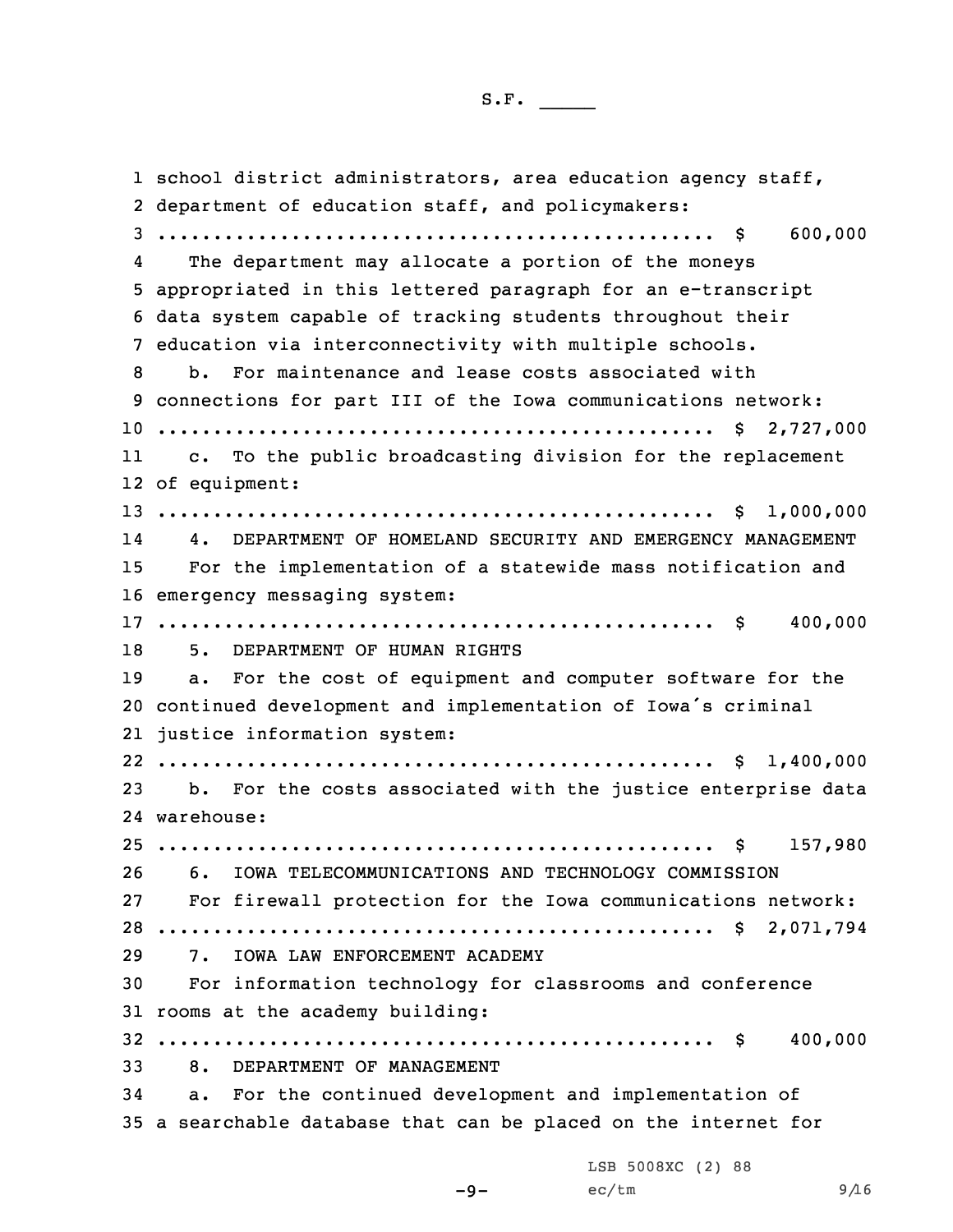budget and financial information: .................................................. \$ 45,000 b. For the continued development and implementation of the comprehensive electronic grant management system: .................................................. \$ 70,000 c. For the upgrade of the local government budget and property tax system: .................................................. \$ 624,000 9. DEPARTMENT OF PUBLIC HEALTH For replacement of computer infrastructure and software at the state medical examiner's office: .................................................. \$ 395,000 10. DEPARTMENT OF REVENUE 14 For tax system modernization: .................................................. \$ 4,070,460 11. DEPARTMENT OF VETERANS AFFAIRS For security cameras at the Iowa veteran's cemetery: .................................................. \$ 21,000 12. JUDICIAL BRANCH For voice-over internet protocol phone upgrades at county courthouses: .................................................. \$ 163,000 Sec. 4. REVERSION. For purposes of section 8.33, unless specifically provided otherwise, unencumbered or unobligated moneys from an appropriation made in this division of this Act shall not revert but shall remain available for expenditure for the purposes designated until the close of the fiscal year that ends two years after the end of the fiscal year for which the appropriation is made. However, if the project or projects for which such appropriation was made are completed in an earlier fiscal year, unencumbered or unobligated moneys shall revert at the close of that same fiscal year. DIVISION III CHANGES TO PRIOR APPROPRIATIONS Sec. 5. 2015 Iowa Acts, chapter 139, section 1, subsection

LSB 5008XC (2) 88

-10-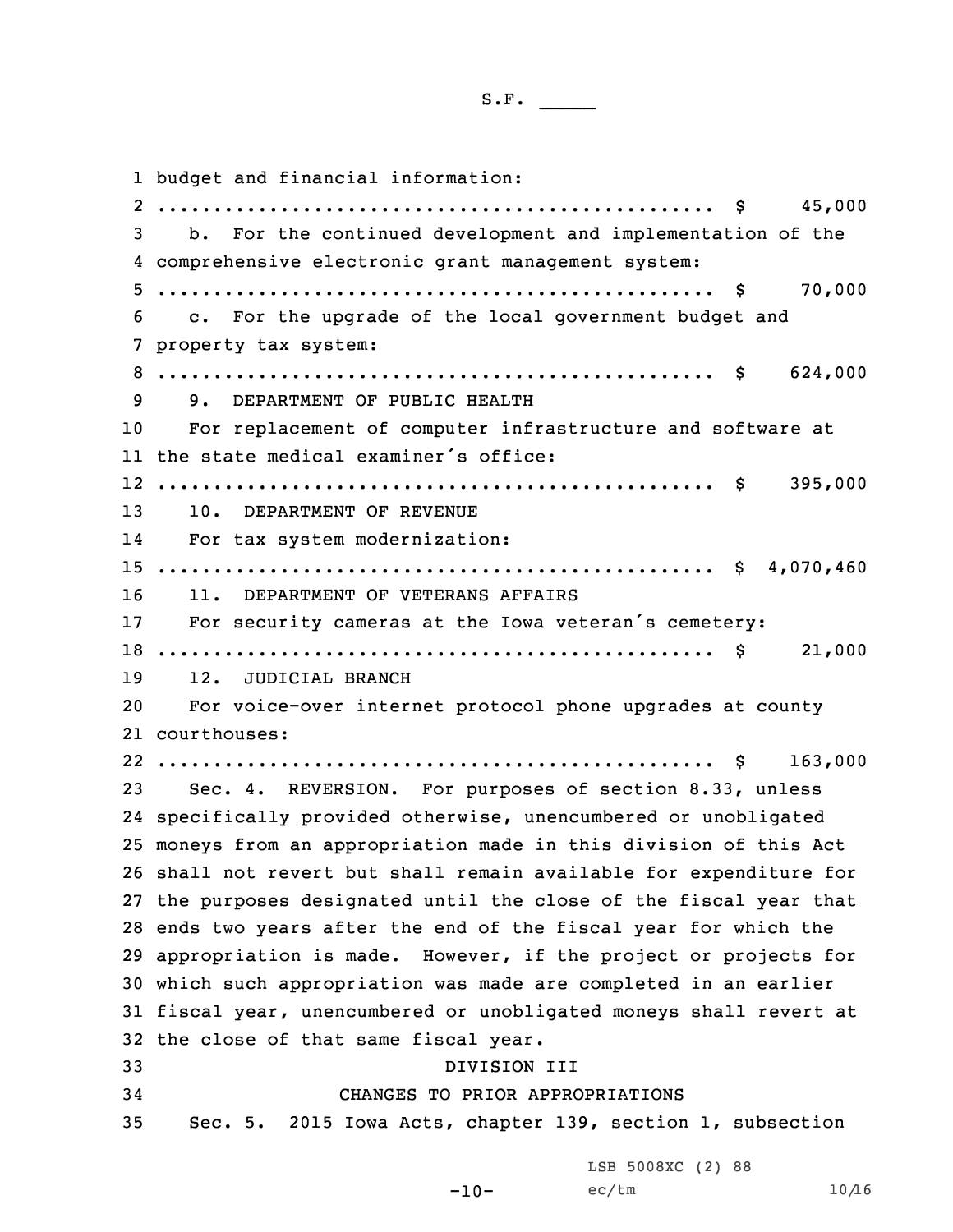10, paragraph b, as amended by 2017 Iowa Acts, chapter 173, section 11, 2018 Iowa Acts, chapter 1162, section 9, and 2019 Iowa Acts, chapter 137, section 6 is amended to read as 4 follows: b. For construction of <sup>a</sup> student innovation center at Iowa state university of science and technology, to include reimbursement of infrastructure costs incurred by the university for construction of the facility in the prior fiscal 9 year: FY 2016-2017: .................................................. \$ 1,000,000 12 FY 2017-2018: .................................................. \$ 6,000,000 14 FY 2018-2019: .................................................. \$ 6,000,000 FY 2019-2020: .................................................. \$ 7,000,000 FY 2020-2021: .................................................. \$ 10,000,000 6,625,000 21 FY 2021-2022: .................................................. \$ 10,000,000 13,375,000 24 Sec. 6. 2016 Iowa Acts, chapter 1133, section 7, is amended to read as follows: SEC. 7. REVERSION. 27 1. For Except as provided in subsection 2, for purposes of [section](https://www.legis.iowa.gov/docs/code/2020/8.33.pdf) 8.33, unless specifically provided otherwise, unencumbered or unobligated moneys made from an appropriation in this division of this Act shall not revert but shall remain available for expenditure for the purposes designated until the close of the fiscal year that ends three years after the end of the fiscal year for which the appropriation is made. However, if the project or projects for which such appropriation was made are completed in an earlier fiscal year, unencumbered

-11-

LSB 5008XC (2) 88  $ec/tm$  11/16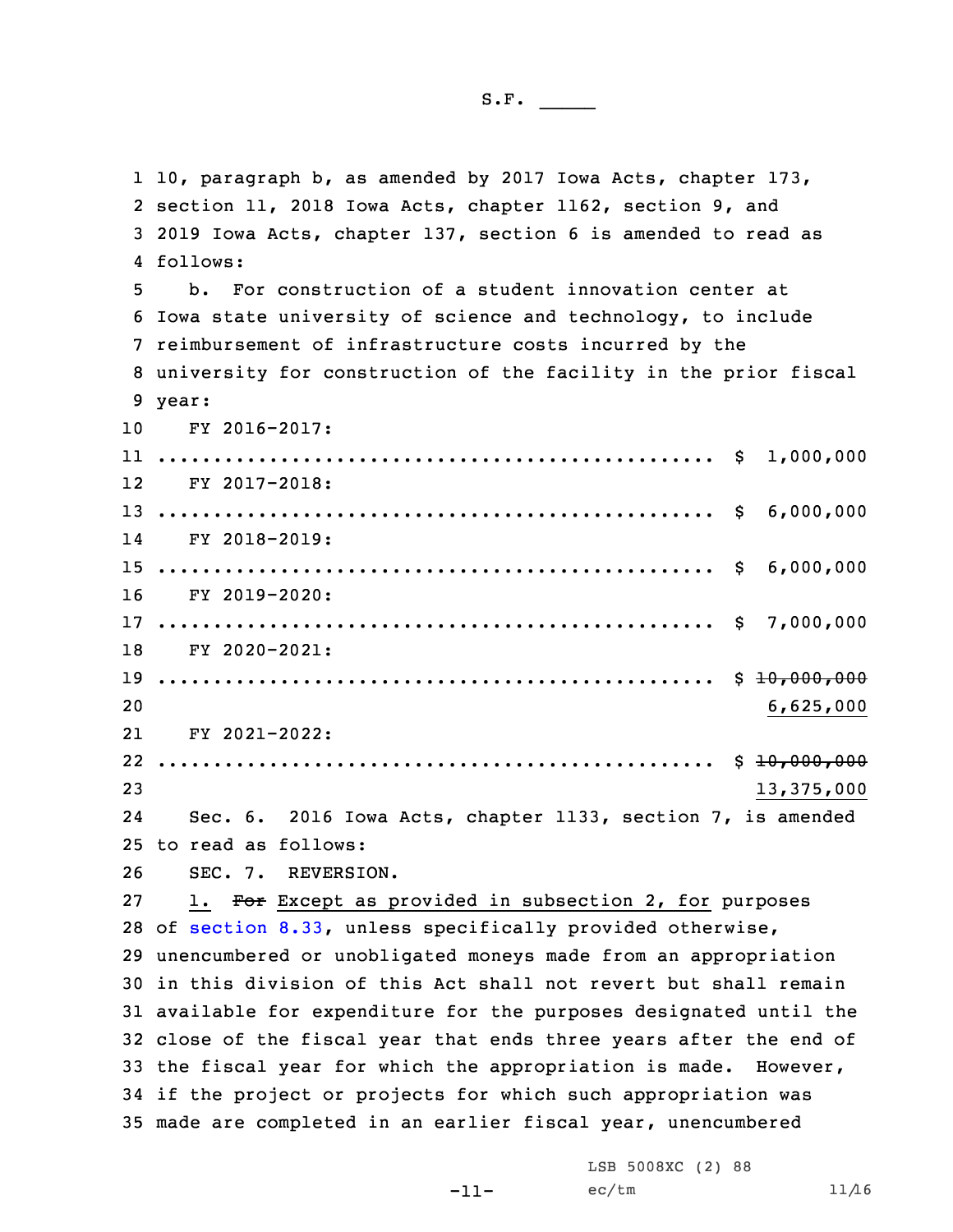or unobligated moneys shall revert at the close of that same fiscal year. 2. For purposes of section 8.33, unless specifically provided otherwise, unencumbered or unobligated moneys appropriated in section 6, subsection 2, of this division of this 2016 Act, shall not revert but shall remain available for the purpose designated until the close of the fiscal year that begins July 1, 2020. Sec. 7. 2018 Iowa Acts, chapter 1162, section 1, is amended to read as follows: 11 1. DEPARTMENT OF ADMINISTRATIVE SERVICES 12 For major maintenance projects: FY 2018-2019: .................................................. \$ 24,500,000 Of the moneys appropriated in this subsection for the fiscal year beginning July 1, 2018, the department shall give priority to projects for repair of the roof of the state historical building and is authorized to expend such amount not to exceed \$3,300,000 for the costs associated with projects for repair of the roof of the state historical building. 21 FY 2019-2020: .................................................. \$ 20,000,000 Of the moneys appropriated in this subsection for the fiscal year beginning July 1, 2019, the department shall give priority to projects for repair of the roof of the state historical building and is authorized to expend such amount not to exceed \$3,300,000 for the costs associated with projects for repair of the roof of the state historical building. FY 2020-2021: .................................................. \$ 20,000,000 10,000,000 FY 2021-2022: .................................................. \$ 20,000,000 FY 2022-2023: .................................................. \$ 20,000,000 LSB 5008XC (2) 88

S.F.  $\rule{1em}{0.15mm}$ 

 $ec/tm$  12/16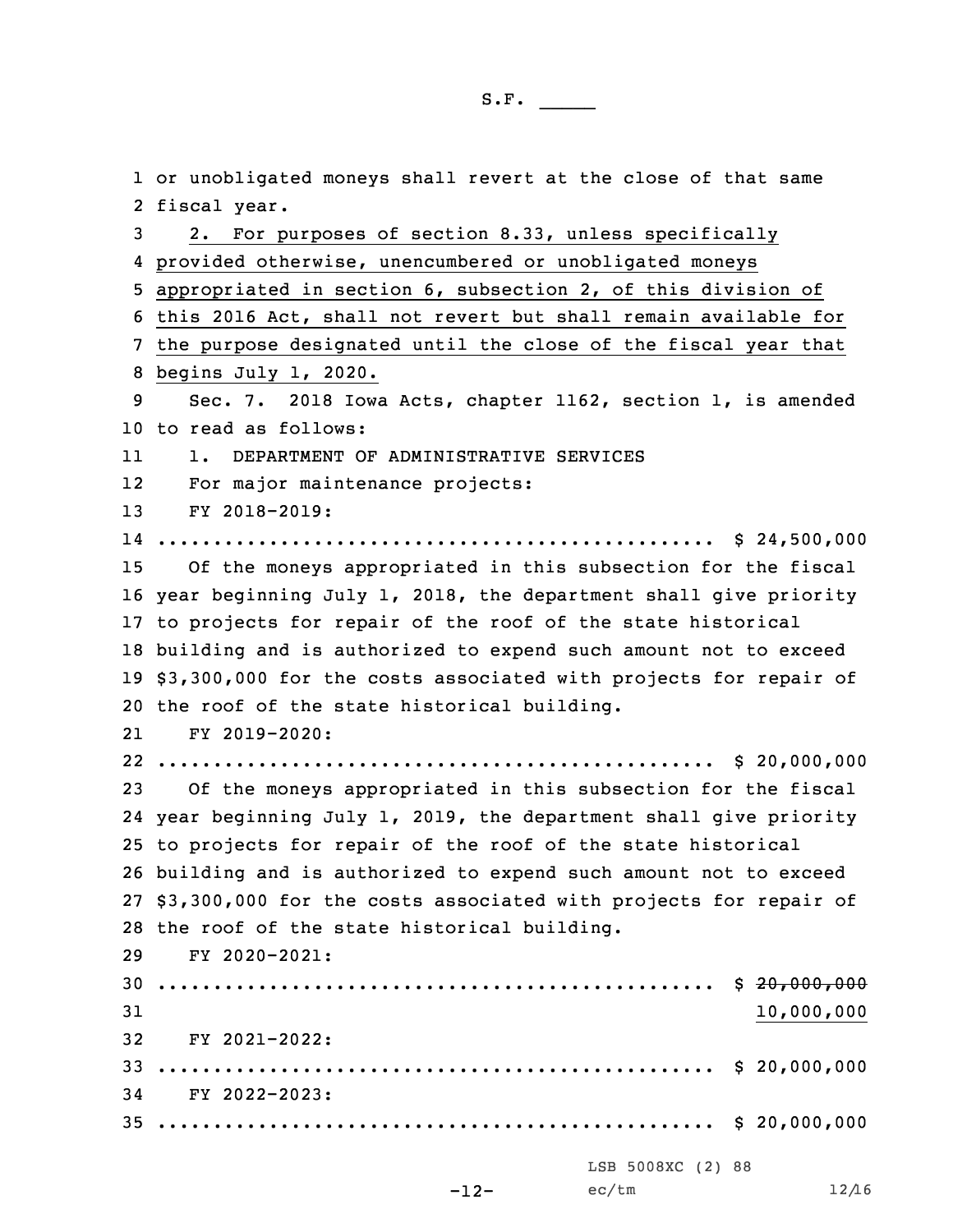1 Sec. 8. 2019 Iowa Acts, chapter 137, section 1, subsection 2 4, paragraphs d and e, are amended to read as follows: 3 d. For deposit in the vacant state buildings demolition fund 4 created in [section](https://www.legis.iowa.gov/docs/code/2020/15.261.pdf) 15.261: 5 FY 2019-2020: 6 .................................................. \$ 1,000,000  $7 \frac{FY - 2020 - 2021}{t}$ 8 .................................................. \$ 1,000,000  $9$   $FY$   $2021 - 2022$ : 10 .................................................. \$ 1,000,000 11 e. For deposit in the vacant state buildings rehabilitation 12 fund created in section [15.262](https://www.legis.iowa.gov/docs/code/2020/15.262.pdf), notwithstanding section 8.57, 13 subsection 5, paragraph "c": 14 FY 2019-2020: 15 .................................................. \$ 1,000,000 16 FY 2020-2021: 17 .................................................. \$ 1,000,000 18 FY 2021-2022: 19 .................................................. \$ 1,000,000 20 Sec. 9. EFFECTIVE DATE. This division of this Act, being 21 deemed of immediate importance, takes effect upon enactment. 22 DIVISION IV 23 MISCELLANEOUS PROVISIONS 24 Sec. 10. Section 8.57C, subsection 3, paragraph a, 25 subparagraph (2), Code 2020, is amended to read as follows: 26 (2) The fiscal year beginning July 1, 2020 2021, and for 27 each subsequent fiscal year thereafter. 28 Sec. 11. Section 8.57C, subsection 3, Code 2020, is amended 29 by adding the following new paragraph: 30 NEW PARAGRAPH. *i.* There is appropriated from the rebuild 31 Iowa infrastructure fund for the fiscal year beginning 32 July 1, 2020, and ending June 30, 2021, the sum of eighteen 33 million five hundred fifty thousand dollars to the technology 34 reinvestment fund, notwithstanding section 8.57, subsection 5, <sup>35</sup> paragraph *"c"*.

-13-

LSB 5008XC (2) 88  $ec/tm$  13/16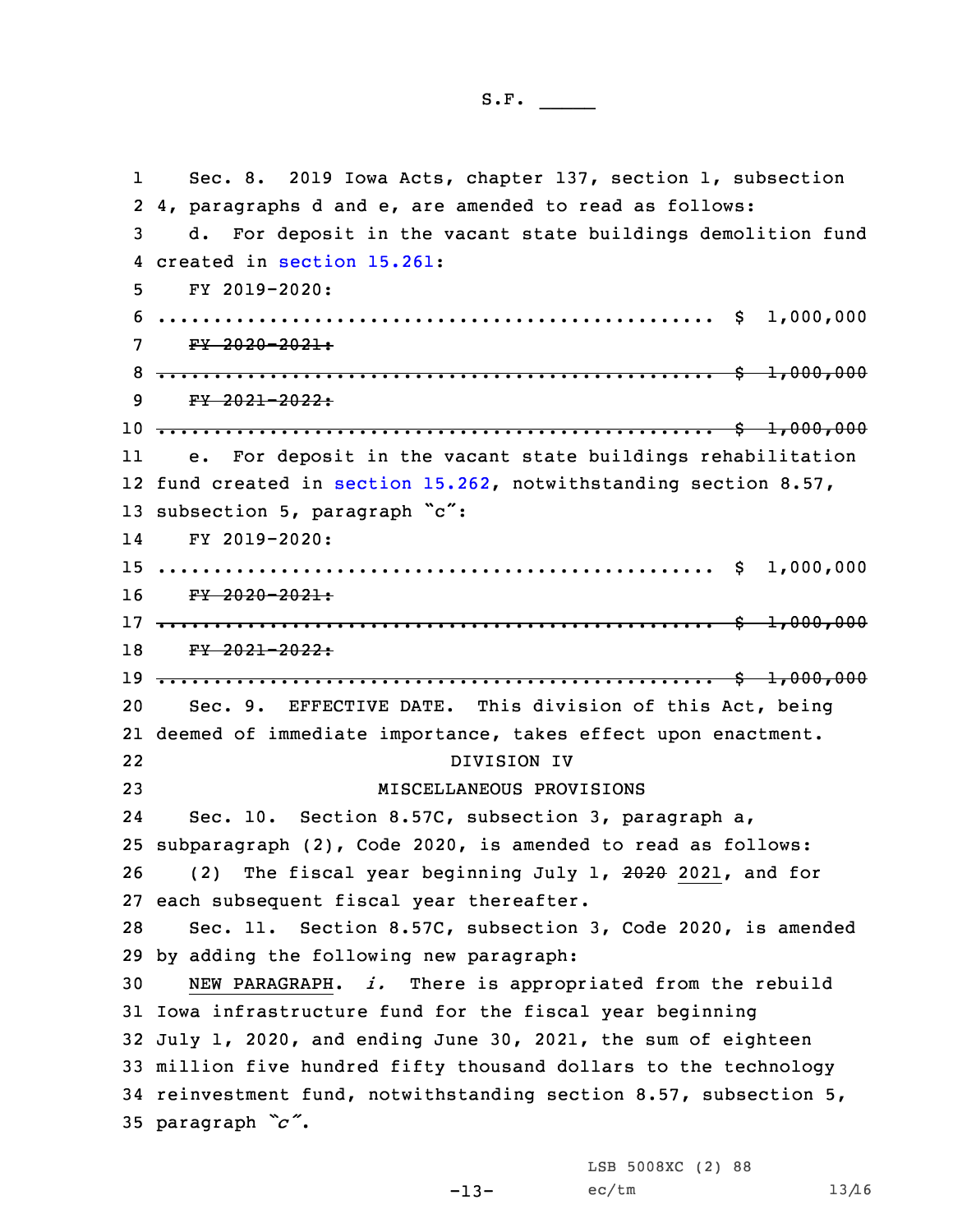1 Sec. 12. STATE CAPITOL MAINTENANCE FUND. Notwithstanding the standing appropriation in section 2.12B, there is appropriated from the rebuild Iowa infrastructure fund for deposit in the state capitol maintenance fund established in section 2.12B for the fiscal year beginning July 1, 2020, the sum of one hundred thousand dollars.

Sec. 13. ROUTINE MAINTENANCE FUND. Notwithstanding the standing appropriation in section 8A.330, there is appropriated from the rebuild Iowa infrastructure fund to the department of administrative services for deposit in the routine maintenance fund established in section 8A.330 for the fiscal year beginning July 1, 2020, the sum of one million dollars. DIVISION V

14 CONTINGENT EFFECTIVE DATE AND RETROACTIVE APPLICABILITY 15 Sec. 14. EFFECTIVE UPON ENACTMENT. Unless otherwise 16 provided, this Act, if approved by the governor on or after 17 July 1, 2020, takes effect upon enactment.

18 Sec. 15. RETROACTIVE APPLICABILITY. Unless otherwise 19 provided, this Act, if approved by the governor on or after 20 July 1, 2020, applies retroactively to July 1, 2020.

21

EXPLANATION

22 **The inclusion of this explanation does not constitute agreement with** <sup>23</sup> **the explanation's substance by the members of the general assembly.**

24 This bill relates to and makes appropriations to state 25 departments and agencies from the rebuild Iowa infrastructure 26 fund and the technology reinvestment fund, and provides for 27 related matters. The bill is organized by divisions.

 DIVISION I —— REBUILD IOWA INFRASTRUCTURE FUND. This division appropriates project funding for FY 2020-2021 from the rebuild Iowa infrastructure fund for projects for the departments of agriculture and land stewardship, cultural affairs, natural resources, public defense, public safety, transportation, and veterans affairs, and for the economic development authority, law enforcement academy, treasurer of state, and the judicial branch.

 $-14-$ 

LSB 5008XC (2) 88  $ec/tm$  14/16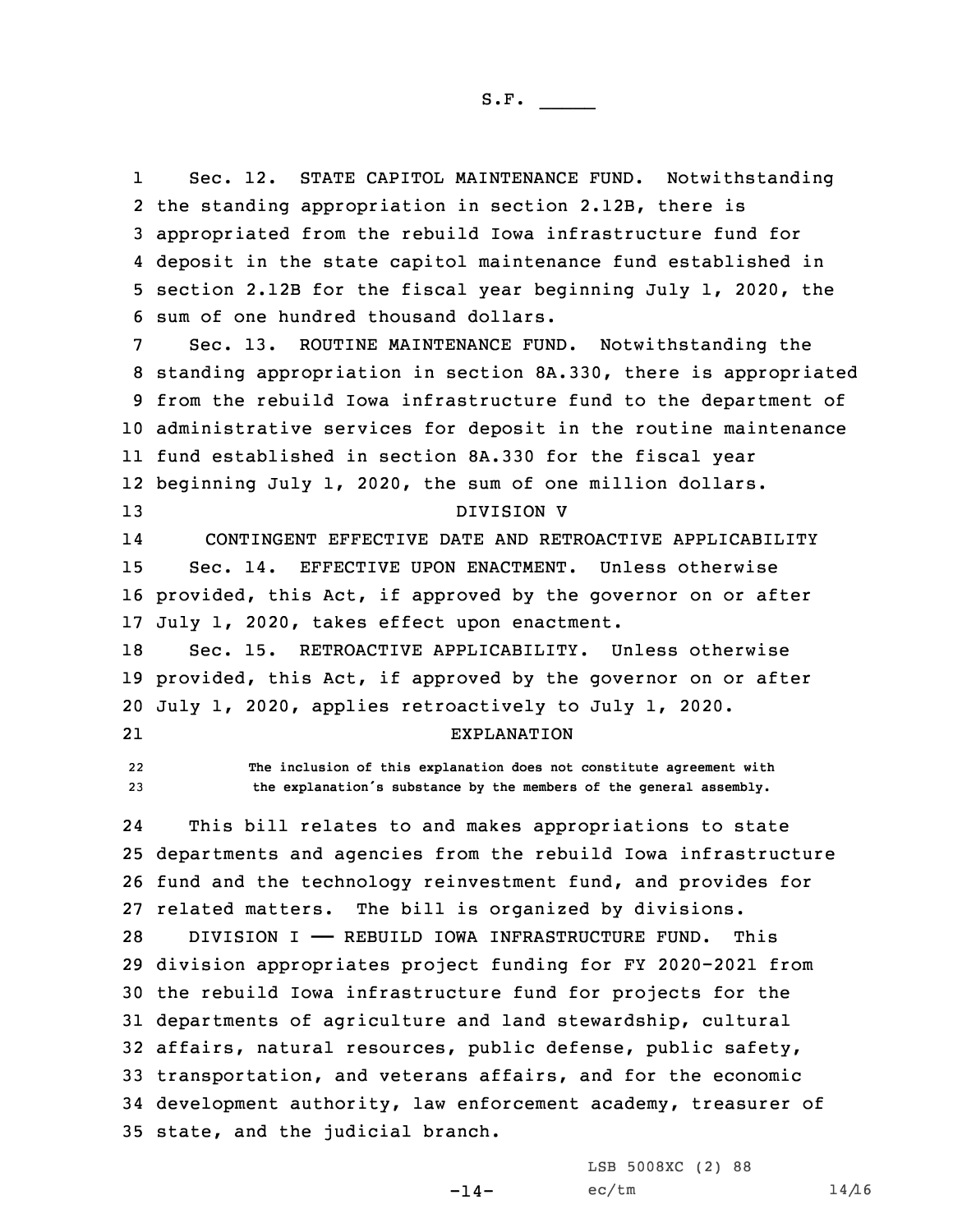1 The division appropriates project funding for multiple 2 fiscal years to the department of human services and the board 3 of regents.

4 DIVISION II —— TECHNOLOGY REINVESTMENT FUND. This division appropriates project funding for FY 2020-2021 from the technology reinvestment fund for the departments of corrections, education, homeland security and emergency management, human rights, management, public health, revenue, and veterans affairs, and for the Iowa telecommunications and technology commission, ethics and campaign disclosure board, law enforcement academy, and the judicial branch.

12 DIVISION III —— CHANGES TO PRIOR APPROPRIATIONS. The division makes <sup>a</sup> change to moneys appropriated from the rebuild Iowa infrastructure fund to the department of administrative services for major maintenance projects, the economic development authority for the vacant state buildings demolition and rehabilitation funds, and the board of regents for <sup>a</sup> project at the Iowa state university of science and technology. The division also makes <sup>a</sup> change to the reversion provision for moneys appropriated from the state bond repayment fund to the judicial branch for FY 2016-2017.

22This division takes effect upon enactment.

 DIVISION IV —— MISCELLANEOUS PROVISIONS. Code section 8.57C, concerning the technology reinvestment fund, is amended to provide that the standing appropriation to the fund from the general fund for fiscal years beginning on or after July 1, 2020, is changed to fiscal years beginning on or after July 1, 2021, and to provide for an appropriation to the fund from the rebuild Iowa infrastructure fund for the fiscal year beginning July 1, 2020, of \$18.55 million.

 The bill reduces the standing appropriation from the rebuild Iowa infrastructure fund to the state capitol maintenance fund created in Code section 2.12B for the fiscal year beginning July 1, 2020, from \$500,000 to \$100,000.

35 The bill also reduces the standing appropriation from the

 $-15-$ 

LSB 5008XC (2) 88  $ec/tm$  15/16